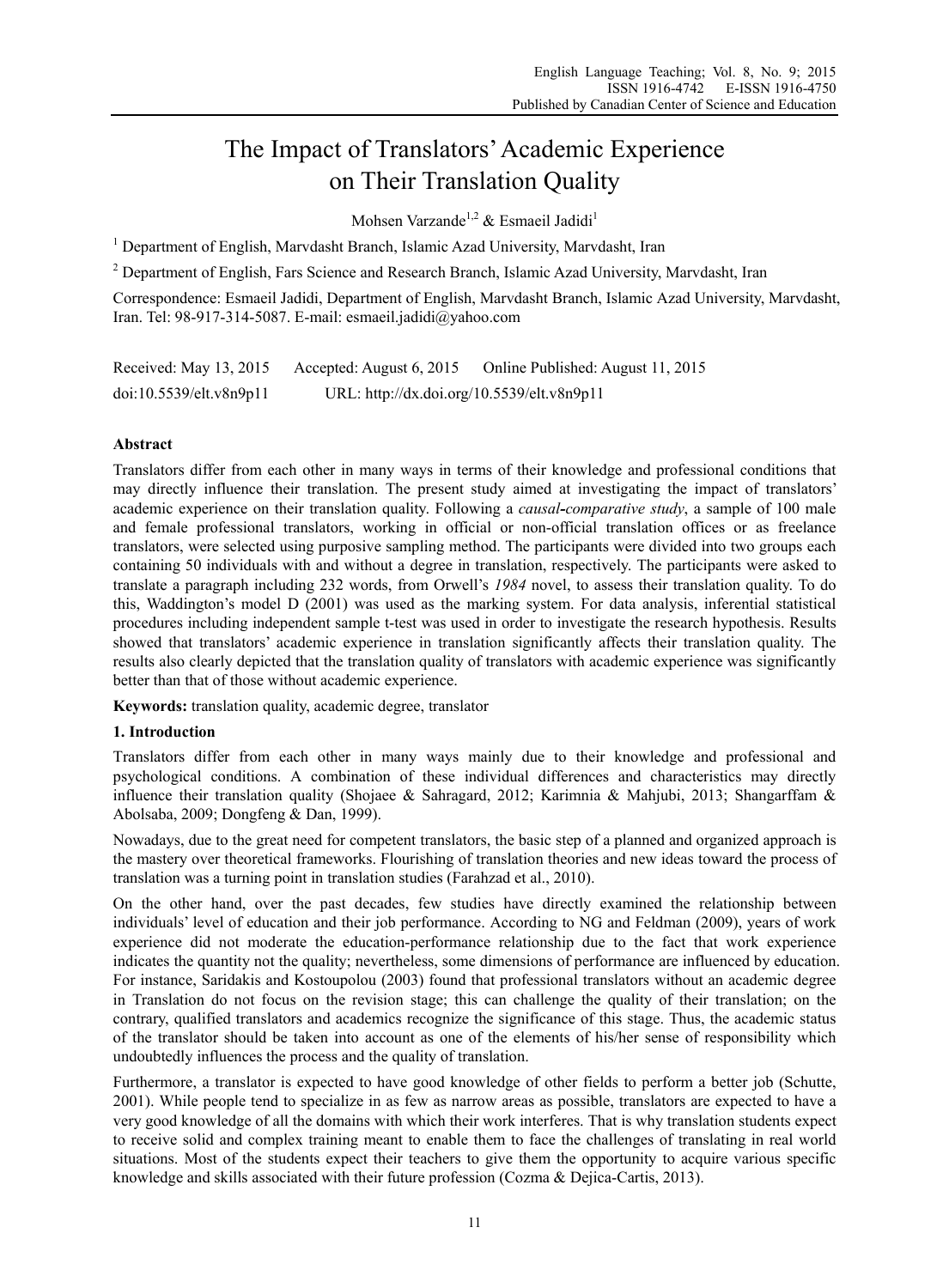A brief review of the literature indicates that translators' degree in translation, academic experience and academic knowledge positively affect the quality of the translation product, the process of translating and producing a good translation, respectively (Saridakis & Kostoupolou, 2003; Dongfeng & Dan, 1999; Albustan, 1993). On the other hand, it has been argued that investigating Emotional Intelligence is both necessary and desirable to gain a deeper understanding of the translation process (Saridakis & Kostoupolou, 2003). Also, Emotional Intelligence has proved to be correlated with successful task performance (Schutte, 2001). As certain career fields place a higher emphasize on Emotional Intelligence abilities than others, further research should focus on a specific Emotional Intelligence construct which successfully predicts translators' job performance (Shipley et al., 2010).

To sum up, academic experience is one of those factors that seem to affect the translator's performance and his/her translation quality. Therefore, the focus of the present study is to investigate whether the translators' academic degree in translation influence their translation quality.

This study was designed to seek answers to the following question:

Is there any significant relationship between translator's academic degree and their translation quality?

Based on the aforementioned research question, the following hypothesis was formulated:

There is a significant relationship between translator's academic experience and their translation quality.

## **2. Review of Literature**

A review of literature indicates that different researchers have approached the concept of quality from different perspectives, taking into account, different factors which seemed or claimed to influence translation quality. For instance, Malkiel's (2006) study revealed that higher-quality of translations and better performance of translators is related to their training and experience. In their study, Shojaee and Sahragard (2012) found that there is a positive correlation between being a risk-taker and the quality of translation among BA Translation Studies students. Pourgharib and Dehbandi (2013) showed that translator's personality had no impact on translation quality of narrative texts.

In the field of translation studies, some studies have focused on the influence of translator's academic knowledge on the quality of their translations. For instance, according to Albustan (1993), the role of the translator's academic knowledge have been implicitly recognized which enable him to produce a 'good' translation and to facilitate quality control. According to Holljen (1999) the education of translators is of paramount importance in enhancing the quality of their work. She added that the need for integrating the aspect of terminology science is obvious while for experienced translators without any translator-specific education, the connection between various aspects of terminology science and their everyday work comes more or less as a revelation.

Cultural assessment in clinical Psychiatry, formulated by the committee on cultural psychiatry group for advancement of Psychiatry (2002), also found that the translator's level of education influences the translation quality so that a translator with a low educational level might have difficulty translating some specialized texts including psychiatry. Saridakis and Kostoupolou (2003) also observed that some professional translators, mainly without a degree in Translation, seem to ignore or underestimate the role of revision as pertains to the quality of the translation product while qualified translators acknowledge the importance of the revision stage. According to Iida (2008), one of the crucial elements to enhance the quality of translation is knowledge of pragmatics, more specifically when, how, and in what situation the target language is used in the society. The results of Farahzad's (2010) study shed more light on the positive effects of incorporating teaching functional translation theories on translation quality of translator trainees. Finally, according to Shojaee and Sahragard (2012), the translator's academic experience may play an important role in predicting the quality of his/her translation. Translation trainees being aware of theoretical frameworks and having knowledge of theories of translation may affect the quality of the translation product.

#### **3. Methodology**

#### *3.1 Design*

The design of this quantitative study was causal-comparative in nature. In this design, cause was identified as the translators' academic degree and its effect on the translation quality remained to be investigated.

#### *3.2 Instruments and Materials*

Waddington's translation quality assessment model D was used to determine participants' translation quality. This model is designed and validated by Waddington (2001). Model D actually consists of combining error analysis and holistic methods of Waddington model in a proportion of 70/30, respectively. To do so, a paragraph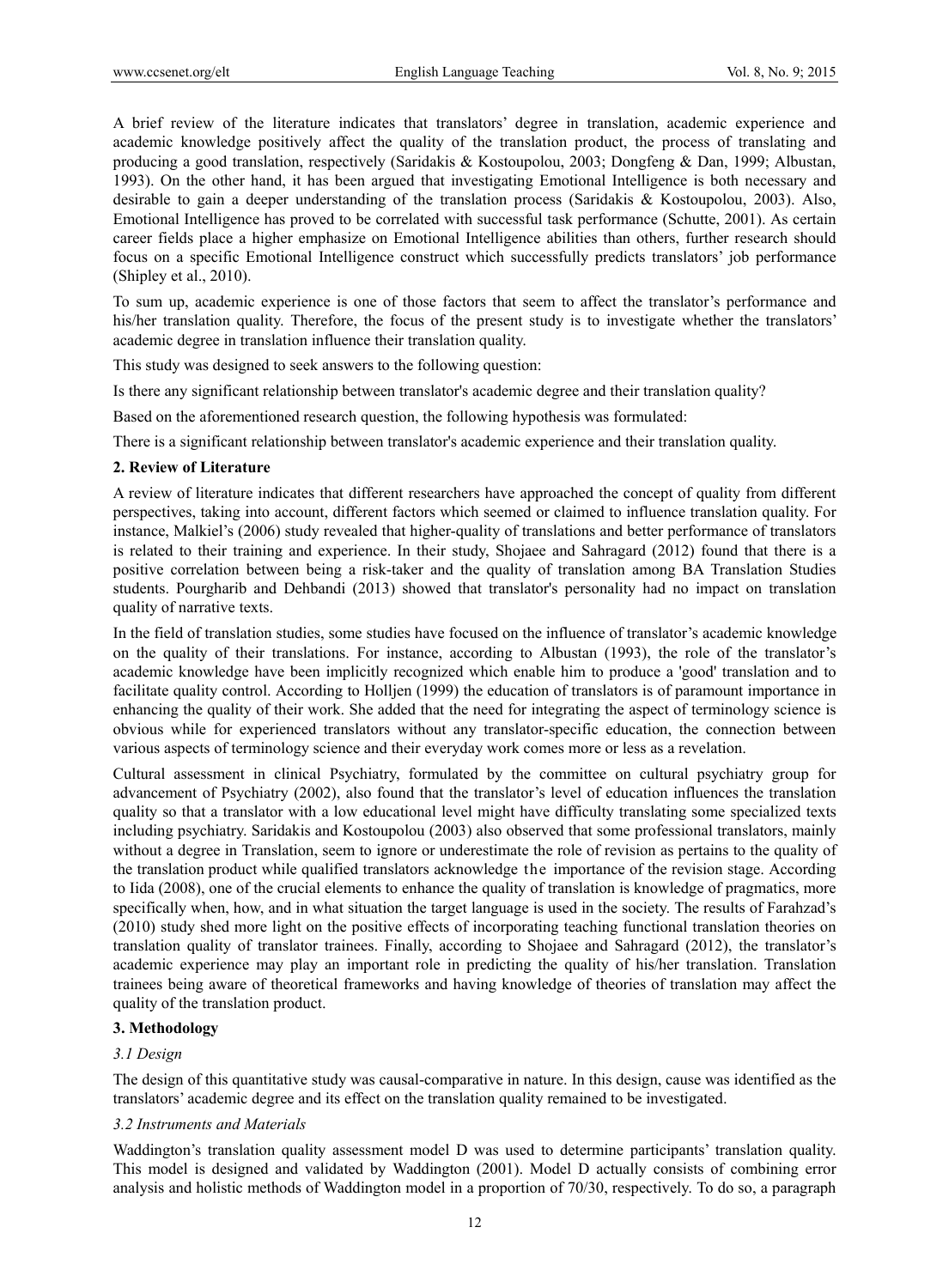containing 246 words was given to be translated into Persian; the text was part of the Orwell's *1984* novel.

# *3.3 Participants*

The population under study was a group of professional translators, working in official and non-official translation centers, and freelance translators. For selection and homogeneity purposes, subjects were selected to be translators with 2-7 years of experience. Individuals with both Bachelors' and Masters' degrees in translation and those who have studied or lived abroad were excluded from the study to minimize the impact of their academic experience and proficiency level. 100 translators selected using purposive sampling method participated in the study. They were divided into two groups and each group finally contained 50 subjects. Group 1 and group 2 contained subjects with and without a degree in translation, respectively.

# *3.4 Data Collection Procedures*

First, the study participants answered the demographic questions. Then, both groups were asked to complete a translation task in 30 minutes. The translations were assessed and scored based on Waddington's model D. To do so, a paragraph containing 246 words was given to be translated into Persian; the text was part of the Orwell's *1984* novel. The scores were entered in SPSS 21.0 for further statistical analysis.

# *3.5 Data Analysis*

After data entry, the appropriate statistical analysis including descriptive statistics (Frequency, Percentage, Mean and Standard Deviation) were used to analyze demographic data; in order to investigate the research hypothesis, inferential statistics including independent sample t-test was used.

## **4. Results**

# *4.1 Reliability of the Measure*

The reliability of the study measure was estimated as a preliminary step by Chronbach's alpha which supported the previous reliability findings of the instrument developers. The reliability of Waddington's model D was calculated to be 0.82.

## *4.2 Results of the Descriptive and Inferential Statistics of Variables*

For selecting the correct statistical procedure in this study, the normality of the scores was initially checked which means that the scores on the dependent variable should normally distribute. The following normal Q-Q Plot showed that the distribution of scores was reasonably normal. Since the normality assumption was met, the tests used in this study were kind of parametric techniques.



Figure 1. Q-Q plot for the normality of the scores

A total of 100 translators completed the questionnaires. The mean age and years of experience of the participants was 28.2 and 4 years (SD 6.8 and 28.8), respectively. Table 1 summarizes the results of descriptive statistics of the variables.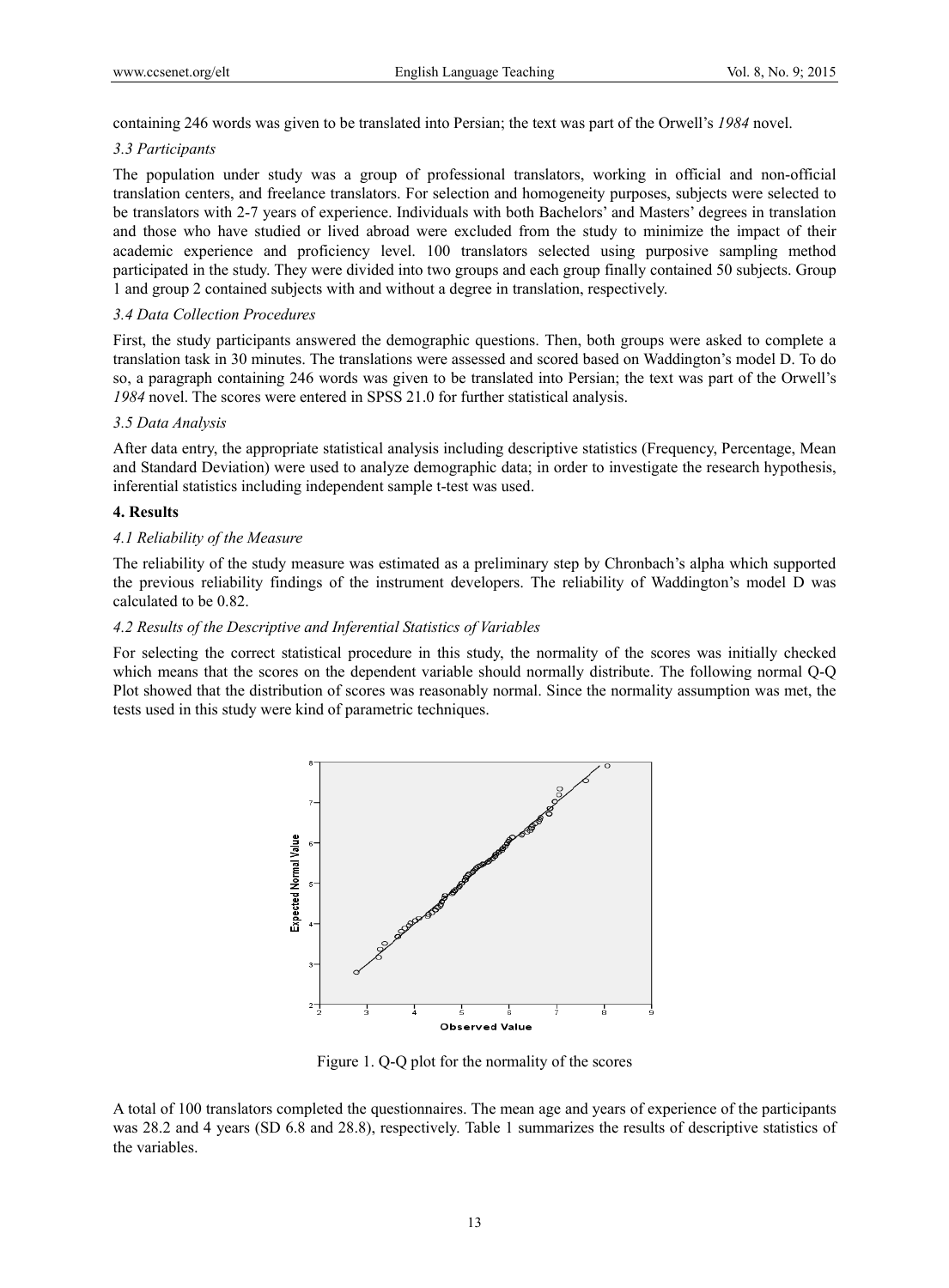# Table 1. Descriptive statistics of variables

|                       | workplace | gender | Academic   | <b>Years of experience</b> | age     |
|-----------------------|-----------|--------|------------|----------------------------|---------|
|                       |           |        | experience |                            |         |
| N                     | 100       | 100    | 100        | 100                        | 100     |
| Mean                  |           |        |            | 4.0404                     | 28.2828 |
| <b>Std. Deviation</b> |           |        |            | 1.95312                    | 6.83036 |

Tables 2 and 3 present the results of scoring the translations based on Waddington's model D which was used to assess the participants' translation quality in each group. As explained in part 3, this scoring system makes use of two subjective (holistic) and objective (error analysis) scoring methods, respectively. According to table 2, mean holistic, objective and total score of participants in group 1 was 5.3, 5.7 and 5.5 with (SD 1.1), (SD 1.3) and (SD 1), respectively. On the other hand, mean holistic, objective and total score of participants in group 2 was 5.1, 5 and 5.1 with (SD 0.9), (SD 1) and (SD 0.9), respectively. Mean total score in groups 1 and 2 was finally calculated to be 5.5 and 5.1 with (SD 1) and (SD 0.9), respectively.

# Table 2. Descriptive statistics of variables (Total score)

|         |                    | N  | Mean   | <b>SD</b> |  |
|---------|--------------------|----|--------|-----------|--|
| Group 1 | Holistic           | 50 | 5.3200 | 1.11465   |  |
|         | Objective          | 50 | 5.7120 | 1.34387   |  |
|         | <b>Total score</b> | 50 | 5.5944 | 1.07847   |  |
|         |                    |    |        |           |  |
| Group 2 | Holistic           | 50 | 5.1800 | .98333    |  |
|         | Objective          | 50 | 5.0820 | 1.08377   |  |
|         | <b>Total score</b> | 50 | 5.1114 | .91117    |  |

#### Table 3. Mean and Std. Deviation of variables (Total score)

|             |         |    | Mean   | <b>SD</b> |
|-------------|---------|----|--------|-----------|
| Total score | Group 1 | 50 | 5.5944 | 1.07847   |
|             | Group 2 | 50 | 5.1114 | .91117    |

The results of independent sample t-test are presented in Table 4 as a way to analyze the relationship between translators' academic degree and their translation quality.

#### Table 4. Independent samples test

|       |                               | Levene's Test<br>for<br><b>Equality</b><br>of Variances |      |       |        | t-test for Equality of Means |                           |                           |                         |              |
|-------|-------------------------------|---------------------------------------------------------|------|-------|--------|------------------------------|---------------------------|---------------------------|-------------------------|--------------|
|       |                               | F                                                       | Sig. | t     | df     | Sig.<br>(2-tailed)           | Mean<br><b>Difference</b> | Std.<br><b>Difference</b> | Error $95%$<br>Interval | Confidence   |
|       |                               |                                                         |      |       |        |                              |                           |                           | Lower                   | <b>Upper</b> |
| score | Equal<br>variances<br>assumed | 1.779                                                   | .185 | 2.419 | 98     | .017                         | .48300                    | .19967                    | .08677                  | .87923       |
|       | Equal<br>variances<br>assumed | not                                                     |      | 2.419 | 95.341 | .017                         | .48300                    | .19967                    | .08663                  | .87937       |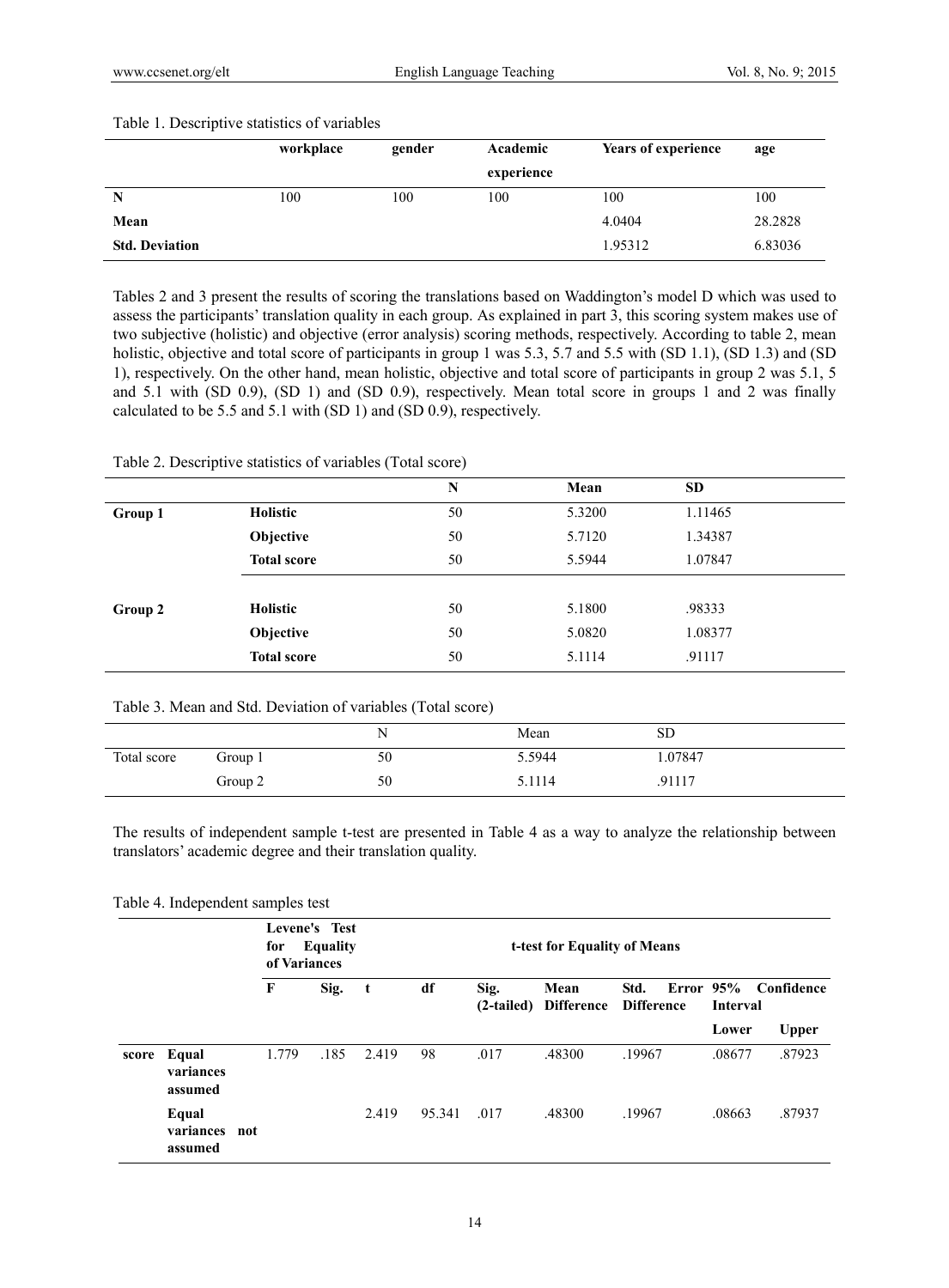According to this table, there is a significant relationship between translators' academic experience and their translation quality (sig 2-tailed= 0.017) which depicts that the translation quality of translators with academic experience was significantly better than that of those without academic experience.

## **5. Discussion**

Hypothesis: *There is a significant relationship between translator's academic experience and their translation quality.* 

The results of the independent sample t-test presented in Table 4 as a way to analyze the relationship between translator's academic experience and their translation quality. These results reveal that there is a significant relationship between translator's academic experience and their translation quality (p<0.05).

Thus the hypothesis of the study could not be rejected. This looks quite natural as the participants with a degree in translation had undergone teaching programs, had experienced translation in an academic environment by applying certain theories and strategies. This finding is of great importance since one can conclude that translation should be acquired like any other skill and translator training programs should be academically followed. This could be more justified with the fact that translators deal with certain translation tasks and problems for which certain strategies and techniques have been theoretically provided in academic materials and environment.

As mentioned before, on the one hand, there is a great need for competent translators. Previously, translating mostly meant literary translation but now great economic, political, commercial, technical, and scientific demands call for training competent translators. Such a huge demand necessitates a planned and organized approach, the basic step of which is the mastery over theoretical frameworks.

On the other hand, according to Cozma and Dejica-Cartis (2013) while people tend to specialize in as few as narrow areas as possible, translators are expected to do exactly the opposite; they are supposed to have a very good knowledge of all the domains with which their work interferes. This means that the translators' profession involves a lot of pressure nowadays, and this pressure is also felt by the translation students, who expect to receive solid and complex training meant to enable them to face the challenges of translating in the real world. Most of the students also maintain that they expect their teachers to give them the opportunity of acquiring various specific skills and knowledge associated with their future profession to cope with the unfamiliar or the difficult character of the texts to be translated.

Therefore, being aware of theoretical knowledge as well as having a general knowledge of other disciplines may positively affect the translators' performance and practice. In other words, translators transit knowledge from theory to practice. By doing this, they become aware of why the translation strategies, skills or information are essential, and this gives them the opportunity to utilize the materials they have theoretically learned, in real life situations.

# **6. Conclusions**

A brief review of the literature indicates that translators' degree in translation, academic experience and academic knowledge positively affect the quality of the translation product, the process of translating and producing a good translation; these findings are further supported by the results of the present study.

Our results are in agreement with the results of similar studies by Shojaee and Sahragard (2012), Farahzad (2010), Malkiel's (2006), Saridakis and Kostoupolou's (2003). Our results are also in agreement with the results reported by the committee on cultural psychiatry group for advancement of psychiatry (2002), Dongfeng and Dan (1999) and Albustan (1993).

The conclusions drawn indicate that translators can acquire a higher quality translation through further training in translation courses, translation theories and techniques and problem-solving strategies included in the academic environment. Another implication of this study is that a translation task could be better completed by translators with academic experience in Translation Studies. It is hoped that the findings of the present study will open new horizons for translation trainees and translation trainers, leading to a better insight into the role of individual differences in the act of translating.

# **7. Limitations of the Study**

Having acknowledged the limitations of this study, a number of limitations are listed below:

1) The first limitation of this study was lack of sufficient prior research studies on the topic.

2) Another limitation concerns the sample size and lack of available and/or reliable data and access to translators,